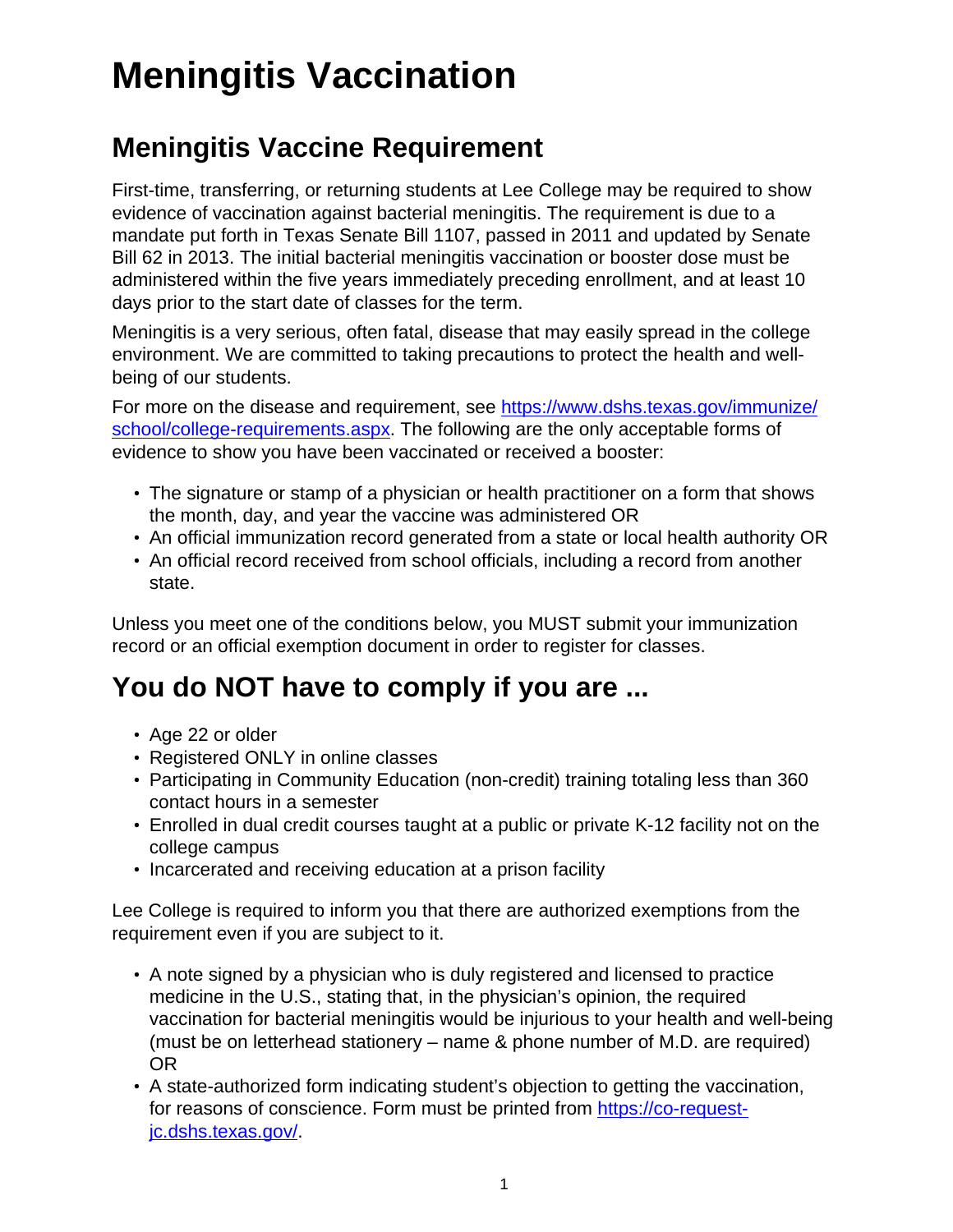## **Getting the shot**

The vaccination is available at many doctor's offices, retail pharmacies, and public health clinics. Students are urged to seek the vaccination well before registration deadlines, using their health insurance plans). Students with no insurance are urged to compare costs between providers. Students 18 and under may be able to receive the shot free or at a reduced cost at a public clinic. Generally, public clinics will not immunize anyone older than 18.

### **Important Information about Bacterial Meningitis**

This information is being provided to all new college students in the state of Texas. Bacterial Meningitis is a serious, potentially deadly disease that can progress extremely fast – so take the utmost caution. It is an inflammation of the membranes that surround the brain and spinal cord. The bacteria that cause meningitis can also infect the blood. The disease strikes about 3,000 Americans annually, including 100-125 on college campuses, leading to 5-15 deaths among college students every year. There is a treatment, but those who survive might develop severe health problems or disabilities.

### **WHAT ARE THE SYMPTOMS?**

- High fever
- Severe headache
- Rash or purple patches on skin
- Vomiting
- Light sensitivity
- Stiff neck
- Confusion and sleepiness
- Nausea
- Lethargy
- Seizures

There may be a rash of tiny, red-purple spots caused by bleeding under the skin. These can occur anywhere on the body.

The more symptoms, the higher the risk, so when these symptoms appear seek immediate medical attention.

### **HOW IS BACTERIAL MENINGITIS DIAGNOSED?**

- Diagnosis is made by a medical provider and is usually based on a combination of clinical symptoms and laboratory results from spinal fluid and blood tests.
- Early diagnosis and treatment can greatly improve the likelihood of recovery.

### **HOW IS THE DISEASE TRANSMITTED?**

• The disease is transmitted when people exchange saliva (such as by kissing, or by sharing drinking containers, utensils, cigarettes, toothbrushes, etc.) or come in contact with respiratory or throat secretions.